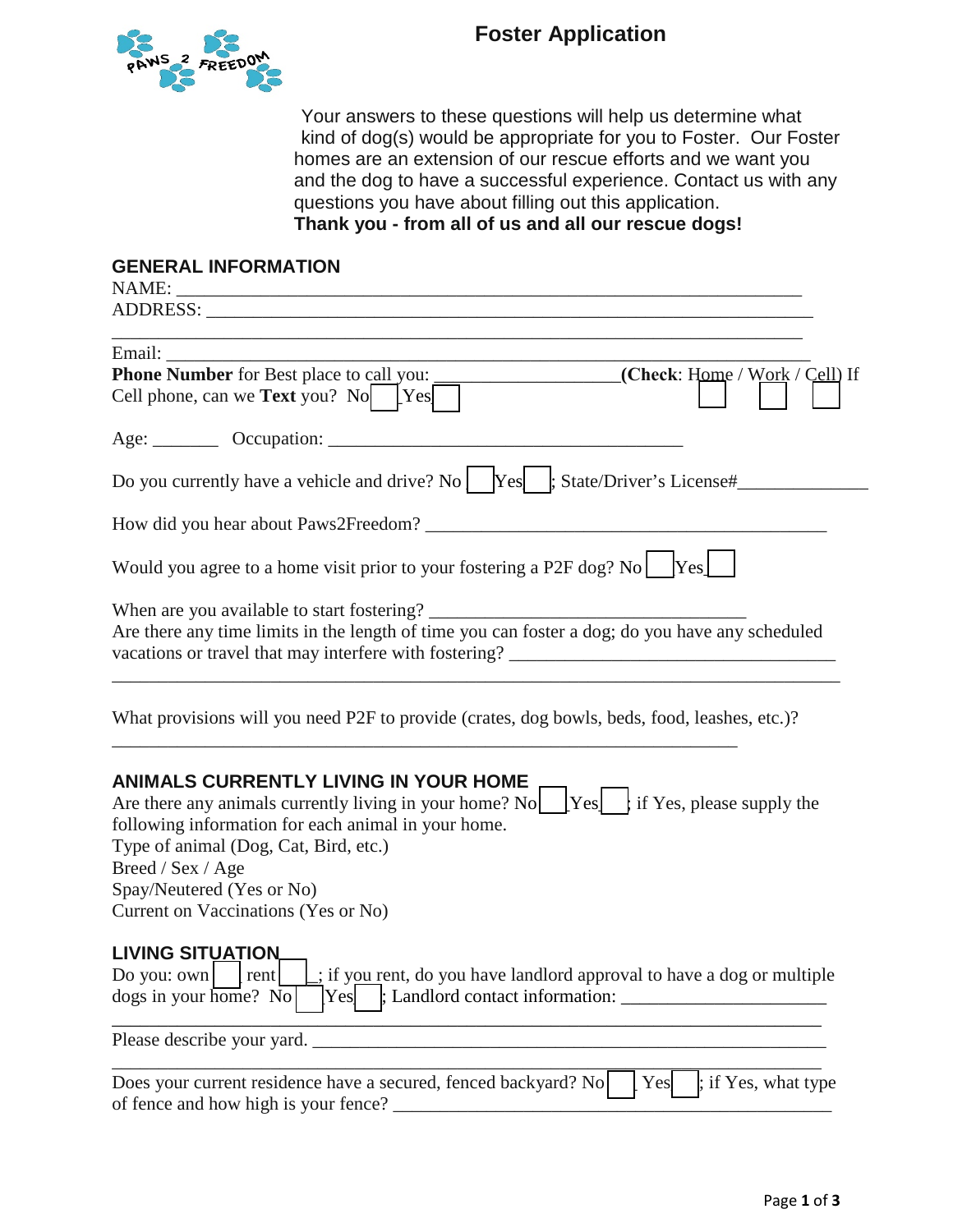## **Paws 2 Freedom - FOSTER APPLICATION**

| Do you have stairs at your home? No $\Box$ Yes $\Box$ ; if yes, describe location and number of stairs?                                                                              |  |  |
|--------------------------------------------------------------------------------------------------------------------------------------------------------------------------------------|--|--|
| Please list all persons residing in your home and list their age. If you need more space, please use<br>the back.                                                                    |  |  |
| Do children visit your home? No $ Yes $ if yes, please list their ages and how often they<br>visit.                                                                                  |  |  |
| <b>FOSTER DOG CARE AND KEEPING</b><br>Any previous dog experience? If so, please explain.                                                                                            |  |  |
| $(0-3$ months)<br>$(4-12$ months)<br>(senior)<br>$(1 + \text{years})$<br>Foster Dog age preference:<br>Willing to Foster pregnant Mom (and during birth) or nursing Mom's? No<br>Yes |  |  |

Willing to Foster and care for sick or injured dogs? No  $\begin{bmatrix} \n\text{Yes} \n\end{bmatrix}$ Are there any size limitations, personality traits, etc. in a foster dog that you would not consider?

Willing to Foster special needs dog:  $\text{No}$  | Yes

| How long are you away from home each week? hours per day days per week                                                                                                   |
|--------------------------------------------------------------------------------------------------------------------------------------------------------------------------|
| Where will your Foster Dog be when you are not at home?                                                                                                                  |
| Where will your Foster Dog be when you are at home?                                                                                                                      |
| Where will your Foster Dog sleep at night?                                                                                                                               |
| Who will be the primary caregiver of your Foster Dog?                                                                                                                    |
| Would you be able to drive your foster dog to veterinary appointments? No<br>Yesl<br>Would you be willing to drive your foster dog to outreach events? No<br>$Y\bar{e}s$ |
| Would you be willing to meet with potential adopters to discuss any information regarding your                                                                           |
| foster dog? No $ $ Yes                                                                                                                                                   |
| Would you be comfortable giving your foster dog medications? No<br>Yes                                                                                                   |
| <b>REFERENCES:</b> Please provide us with a Veterinary and/or Personal reference.                                                                                        |

Veterinarian: \_\_\_\_\_\_\_\_\_\_\_\_\_\_\_\_\_\_\_\_\_\_\_\_\_\_\_\_\_\_\_\_\_\_\_\_\_\_; Phone: \_\_\_\_\_\_\_\_\_\_\_\_\_\_\_\_\_\_\_\_ Personal: \_\_\_\_\_\_\_\_\_\_\_\_\_\_\_\_\_\_\_\_\_\_\_\_\_\_\_\_\_\_\_\_\_\_\_\_\_\_\_\_\_; Phone: \_\_\_\_\_\_\_\_\_\_\_\_\_\_\_\_\_\_\_\_

**CERTIFICATION:** I certify that, to the best of my knowledge, the information provided in this application is true and complete. I recognize that any misrepresentation of that information will result in my losing the privilege of fostering a rescued dog from Paws2Freedom (P2F). I understand that P2F has the right to deny my request to foster a dog, and I authorize checking all information provided in this application. \_\_\_\_\_\_ (INITIAL)